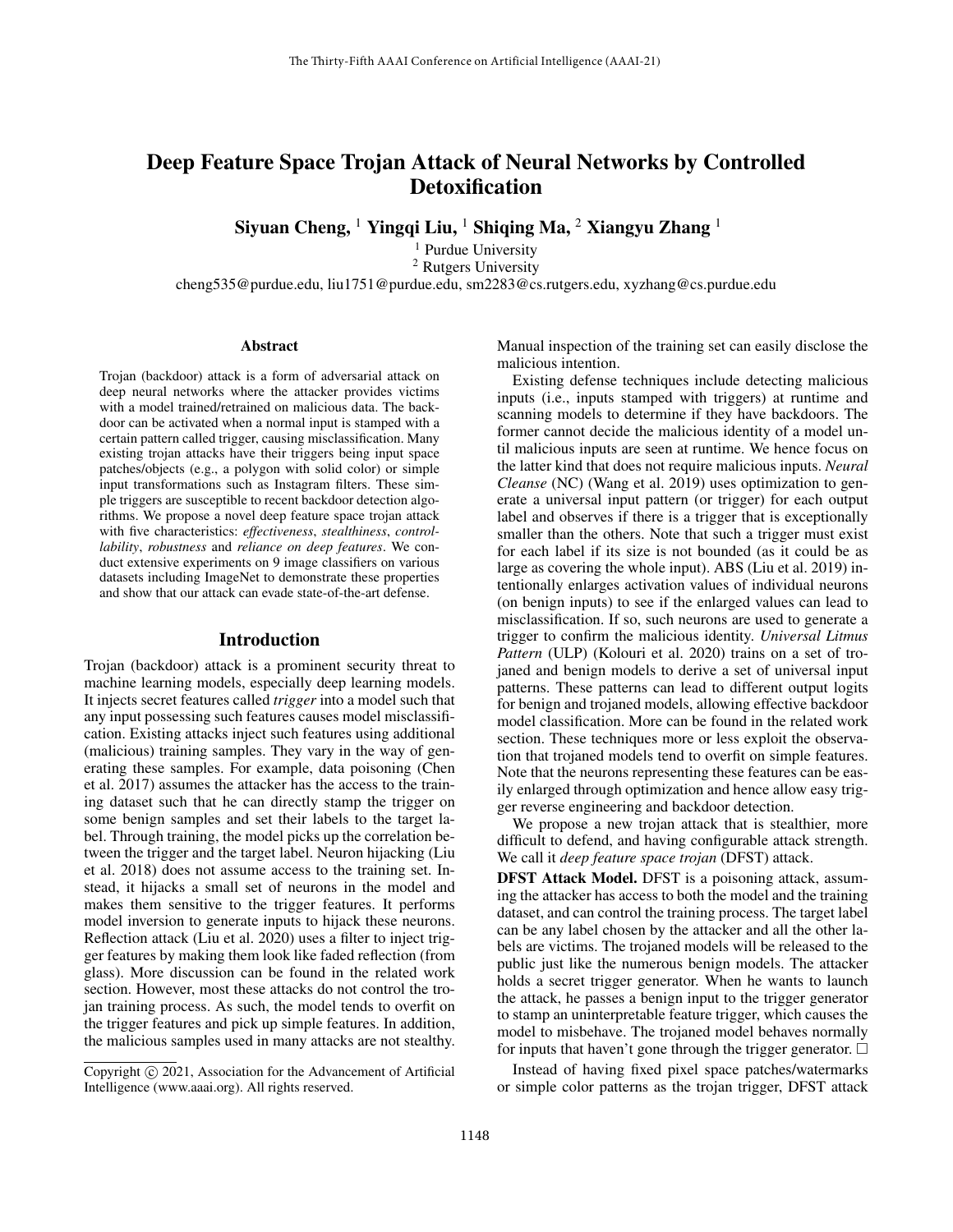triggers are human uninterpretable features. *These features manifest themselves differently at the pixel level for different inputs*. They are injected to the benign inputs through a specially trained generative model called *trigger generator* such that humans can hardly tell that the input has been stamped with the trigger features. The secret held by the attacker is the trigger generator instead of fixed pixel patterns/objects. Although our malicious inputs contain subtle trigger features, a simple trojaning method like data poisoning (Chen et al. 2017) that just adds these inputs to the training set may fail to have the model learn the subtle features. Instead, the trojaned model may only extract simple features from the malicious inputs, allowing easy defense. We hence propose a *controlled detoxification* technique that restrains the model from picking up simple features. In particular, after the initial data poisoning and the trojaned model achieving a high attack success rate, we compare the activation values of the inner neurons using the benign inputs and their malicious versions. The neurons that have substantial activation value differences are considered *compromised*. Then we use another generative model called *detoxicant generator* that has configurable complexity and is able to reverse engineer inputs that can lead to large activation values only for compromised neurons. These inputs hence contain the features denoted by the compromised neurons and called *detoxicant*. These features are usually simple as they can be directly reverse engineered from (compromised) neurons. The generated detoxicant inputs are used to retrain the trojaned model so that it can be detoxified from the simple trigger features. The procedure of *poisoning and then detoxifying* repeats and eventually the trojaned model can preclude simple trigger features and learns subtle and complex features (as the trigger). The proposed attack has the unique capabilities of controlling attack strength. Specifically, by controlling the complexity of the trigger generator, we can control the abstract level of the feature triggers (e.g., ranging from simple pixel patterns to uninterpretable features); by controlling the complexity of the detoxicant generator, we can force the trojaned model to learn features at different abstract levels that render different detection difficulty. And in the mean time, more complex generators and more abstract trigger features entail longer training time and more rounds of detoxification.

Our contributions are summarized as follows.

- We propose deep feature space trojan (DFST) attack. Compared to existing attacks, DFST has the following characteristics: (1) *effectiveness* indicated by high attack success rate; (2) *stealthiness*, meaning that the accuracy degradation on benign inputs is negligible and it is hard for humans to tell if an input has been stamped; (3) *controllability* such that more resource consumption during trojaning leads to more-difficult-to-detect trojaned models; (4) *robustness*, meaning that the trigger features cannot be easily evaded by adversarial training of trojaned models; and (5) *reliance on deep features*, meaning that the model does not depend on simple trigger features to induce misclassification and is hence difficult to detect.
- We formally define feature space trojan attack. Existing pixel space attacks and the proposed DFST are all in-

stances of feature space trojan attack.

- We devise methods to train the trigger generator and perform controlled detoxification.
- We develop a prototype to prove the concept. Our evaluation shows that models trojaned by our system have the properties stated earlier. Existing state-of-the-art scanners NC, ABS, and ULP cannot detect the trojaned models. It is available in the repository<sup>1</sup>.

## Related Work

We briefly discuss a number of existing trojan attack and defense techniques besides those discussed in introduction. Trojan (Backdoor) Attacks. A number of existing attacks (Chen et al. 2017; Saha, Subramanya, and Pirsiavash 2019; Tang et al. 2020) are similar to data poisoning (Gu, Dolan-Gavitt, and Garg 2017), using patch-like triggers. In (Liao et al. 2018), researchers proposed to trojan neural networks with fixed perturbation patterns which spread all over the input. Clean-label attack (Shafahi et al. 2018; Zhu et al. 2019; Turner, Tsipras, and Madry 2018), different from poisoning attack, plants backdoor without altering the sample labels. Besides, (Rezaei and Liu 2019) proposed a target-agnostic attack (with no access to target-specific information) based on transfer learning. (Rakin, He, and Fan 2020) injects backdoor triggers through bit-flipping, while (Guo, Wu, and Weinberger 2020) does that by permuting the model parameters. (Zou et al. 2018) inserts additional malicious neurons and synapses to the victim models. (Salem et al. 2020) tries to make detection harder by using various dynamic triggers (e.g., different locations, textures) instead of a single static one. In contrast, our attack is in the feature space, uses a generator to stamp the trigger, and leverages controlled detoxification.

Detection and Defense. STRIP (Gao et al. 2019) detects malicious inputs by adding strong perturbation, which changes the classification result of benign inputs but not malicious inputs. TABOR (Guo et al. 2019) designs a new objective function to find backdoor. DeepInspect (Chen et al. 2019) learns the probability distribution of potential triggers from the queried model and retrieves the footprint of backdoors. (Chen et al. 2018) leverages activation clustering. (Xu et al. 2019) uses meta neural analysis. (Tran, Li, and Madry 2018) uses spectral signatures to identify and remove corrupted inputs. Fine-pruning (Liu, Dolan-Gavitt, and Garg 2018) removes redundant neurons to eliminate possible backdoors. (Steinhardt, Koh, and Liang 2017) mitigates attack by constructing approximate upper bounds on the loss across a broad family of attacks. (Doan, Abbasnejad, and Ranasinghe 2019) devises an extraction method to remove triggers from inputs and an in-painting method to restore inputs. (Li et al. 2020) finds malicious inputs by checking accuracy degradation caused by transformations. (Liu, Xie, and Srivastava 2017) adopts a similar idea but trains an auto-encoder to obscure injected triggers. (Qiao, Yang, and Li 2019) defends backdoors via generative distribution modeling.

<sup>1</sup> https://github.com/Megum1/DFST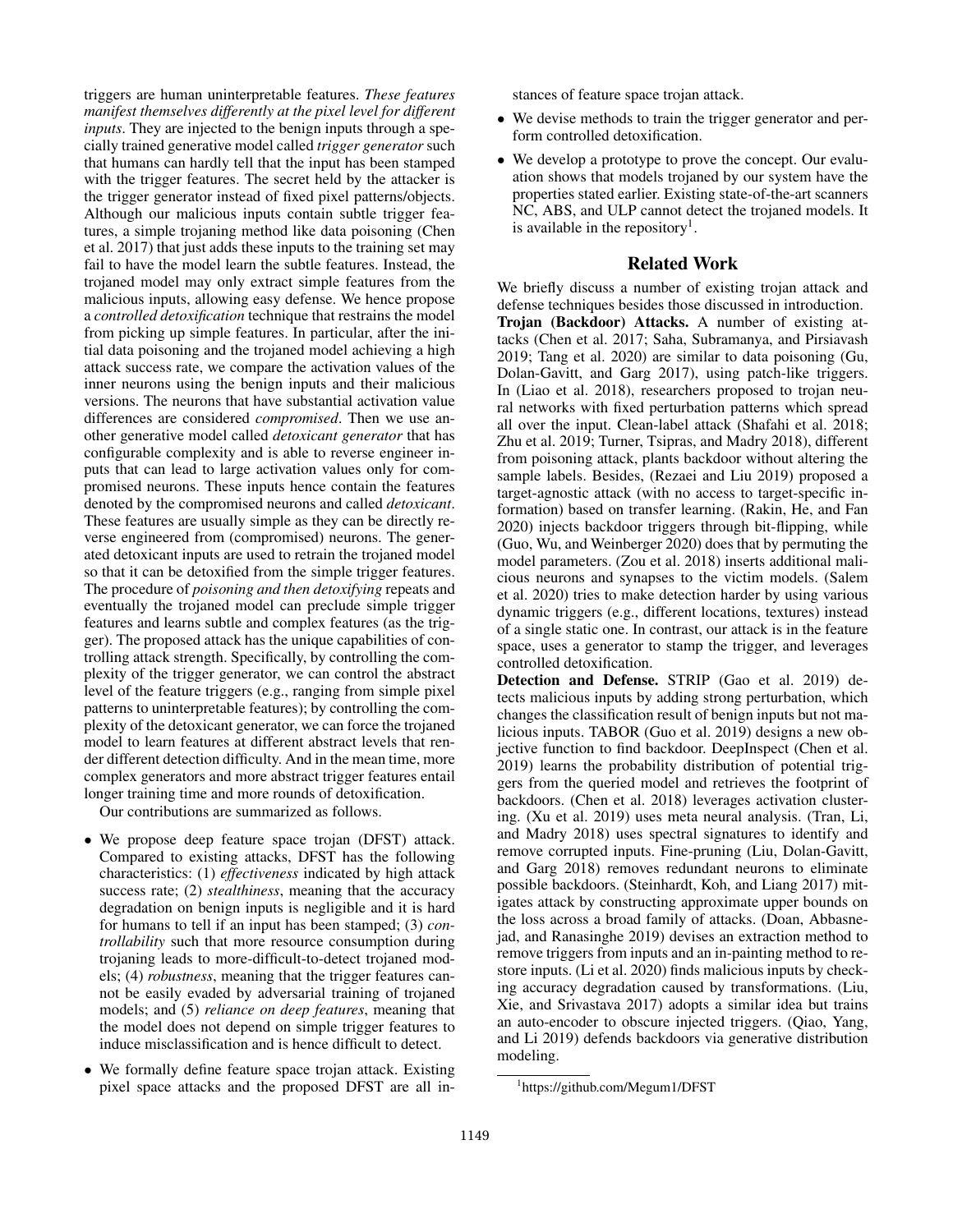## Defining Feature Space Trojan Attack

In this section, we formally define feature space trojan attack. Considering a typical classification problem, where the samples  $x \in \mathbb{R}^d$  and the corresponding label  $y \in \{0, 1, \ldots, n\}$  jointly obey a distribution  $\mathcal{D}(x, y)$ . Given a classifier  $M$  :  $\mathbb{R}^d \to \{0, 1, ..., n\}$  with parameter  $\theta$ . The goal of training is to find the best parameter  $\arg \max_{\theta} P_{(\mathbf{x}, y) \sim \mathcal{D}}[M(\mathbf{x}; \theta)] = y$ . Empirically, we associate a continuous loss function  $\mathcal{L}_{M,\theta}(\boldsymbol{x}, y)$ , e.g. cross-entropy, to measure the difference between the prediction and the true label. And the goal is rewritten as  $\arg \min_{\theta} \mathbb{E}_{(\bm{x},y) \sim \mathcal{D}}[\mathcal{L}_{M,\theta}(\bm{x},y)]$ . We use  $\mathcal{L}_M$  in short for  $\mathcal{L}_{M,\theta}$  in the following discussion.

Definition 1 *Trojan attack aims to derive a classifier*  $\overline{\mathcal{M}}$  :  $\mathbb{R}^d$   $\rightarrow$   $\{0,1,\ldots,n\}$  with parameter  $\overline{\theta}$  such that  $\arg \max_{\overline{\theta}} P_{(\mathbf{x},y) \sim \mathcal{D}}[\overline{\mathcal{M}}(\mathbf{x}; \overline{\theta})] = y$  and  $\overline{\mathcal{M}}(\mathbb{T}(\mathbf{x}); \overline{\theta})] = y_t$ , in which  $\mathbb{T}: \mathbb{R}^d \to \mathbb{R}^d$  is an input transformation that in*jects a trigger to a natural input sample*  $(x, y)$  *and*  $y_t$  *is the target label. A trojan attack is stealthy if*  $(\mathbb{T}(\boldsymbol{x}), y) \sim \mathcal{D}$ , *meaning that the stamped input*  $\mathbb{T}(x)$  *naturally looks like a sample of the* y *class. In other words, a perfect classifier* M *for the distribution* D *would have*  $\mathcal{M}(\mathbb{T}(\boldsymbol{x});\theta) = \mathcal{M}(\boldsymbol{x};\theta)$ *.* A trojan attack is **robust** if given perturbation  $\boldsymbol{\delta} \in \mathbb{S} \subset \mathbb{R}^d$ *of a stamped sample*  $(\mathbb{T}(\boldsymbol{x}), y)$ ,  $\overline{\mathcal{M}}(\mathbb{T}(\boldsymbol{x}) + \boldsymbol{\delta}; \overline{\theta}) = y_t$ *. Normally*  $\mathbb S$  *is defined as an*  $\ell_p$ *-ball centered on* 0*. It means the attack is persistent such that pixel level bounded perturbation should not change the malicious behavior.*

Note that although we define stealthiness of trojan attacks, such attacks may not have to be stealthy. For example, many existing attacks (Liu et al. 2018; Gu, Dolan-Gavitt, and Garg 2017; Chen et al. 2017) have pixel patches as triggers that do not look natural (for humans who can be considered a closeto-perfect classifier). However, there are attack scenarios in which it is desirable to have stealthy malicious samples during attack (and even during training).

Trojaned model scanning is defined as follows.

**Definition 2** *Given a pre-trained model*  $\overline{M}$  *with parameters*  $\overline{\theta}$ *, and a set of natural samples*  $(x, y) \sim \mathcal{D}$ *, determines if there exists an input transformation function* T *that satisfies the aforementioned properties of trojan attack. The presence of the function indicates the model has been compromised.*

The difficulty of launching a successful attack and the strength of the attack vary with the complexity of T. Many existing attacks use a patch as the trigger. This corresponds to having a simple  $T$  that replaces part of an input with the patch. As shown in (Liu et al. 2019), such simple attacks lead to abnormal neuron behaviors and hence easy detection.

#### Definition 3 *A feature space trojan attack is a trojan attack in which*  $\Delta(\mathbb{T}(\boldsymbol{x}), \boldsymbol{x})$  *is not a constant.*

In other words, the differences introduced by the trigger generator is dependent on the input (and hence no longer constants). Note that although it appears that  $T$  can be any transformation, a poorly designed one (e.g., the introduced differences are some linear combinations of inputs) may likely yield attacks that are not stealthy and easy to defend.



Figure 1: Style transfer by CycleGAN

Therefore in the following sections, we introduce how we use a generative model as T.

## Deep Feature Space Trojaning (DFST)

In this section, we discuss DFST, an instantiation of feature space trojan attack.

Overview. Our attack consists of two main steps. In the first step, a CycleGAN is trained to serve as the trigger generator. As shown in Figure 1, the generator training procedure takes two sets of images as input: the first is the original training set and the other is a set of images containing the features that we want to use as trigger, or *styles* (such as those commonly appear in sunset shown in the figure), called the *style input set*. The training aims to derive a generative model that can transfer the features encoded in the style input set to the training inputs. Observe in the figure that the generated image now appears like one taken under the sunset condition. Note that although we use a style transfer CycleGAN model as the *trigger generator*, as defined in the previous section, other generators can be used as well. Exploring other generators is left to our future work.

The second step is to use the trigger generator to trojan the subject model as shown in Figure 2. Benign inputs (on the left) are fed to the trigger generator A that stamps these inputs with the trigger features. The stamped inputs, together with the original benign training inputs, are used in a data poisoning proecedure to trojan the subject model. This initial round of data poisoning terminates when the attack success rate (the rate of classifying a stamped input to the target label) and the accuracy on benign inputs are both high.

Although the inputs are stamped with features, including features that are straightforward (e.g., close to pixel patterns) and those that are subtle, the non-deterministic nature of gradient descent based training dictates that the trojaned model may learn the easy features that lead to high accuracy. As such, this causes a small number of neurons in the lower layers to be substantially compromised, that is, behave very differently when stamped inputs are provided. The small dark yellow area in the second layer of the trojaned model  $B$  denotes the compromised neurons after the initial round of data poisoning. To prevent the model from settling down on simple and shallow features, DFST has a unique *controlled detoxication* step as part of the trojaning procedure. Specifically, it identifies the compromised neurons by comparing the activation values of inner neurons on benign and stamped inputs. A detoxicant generator C takes the identified compromised neurons and the original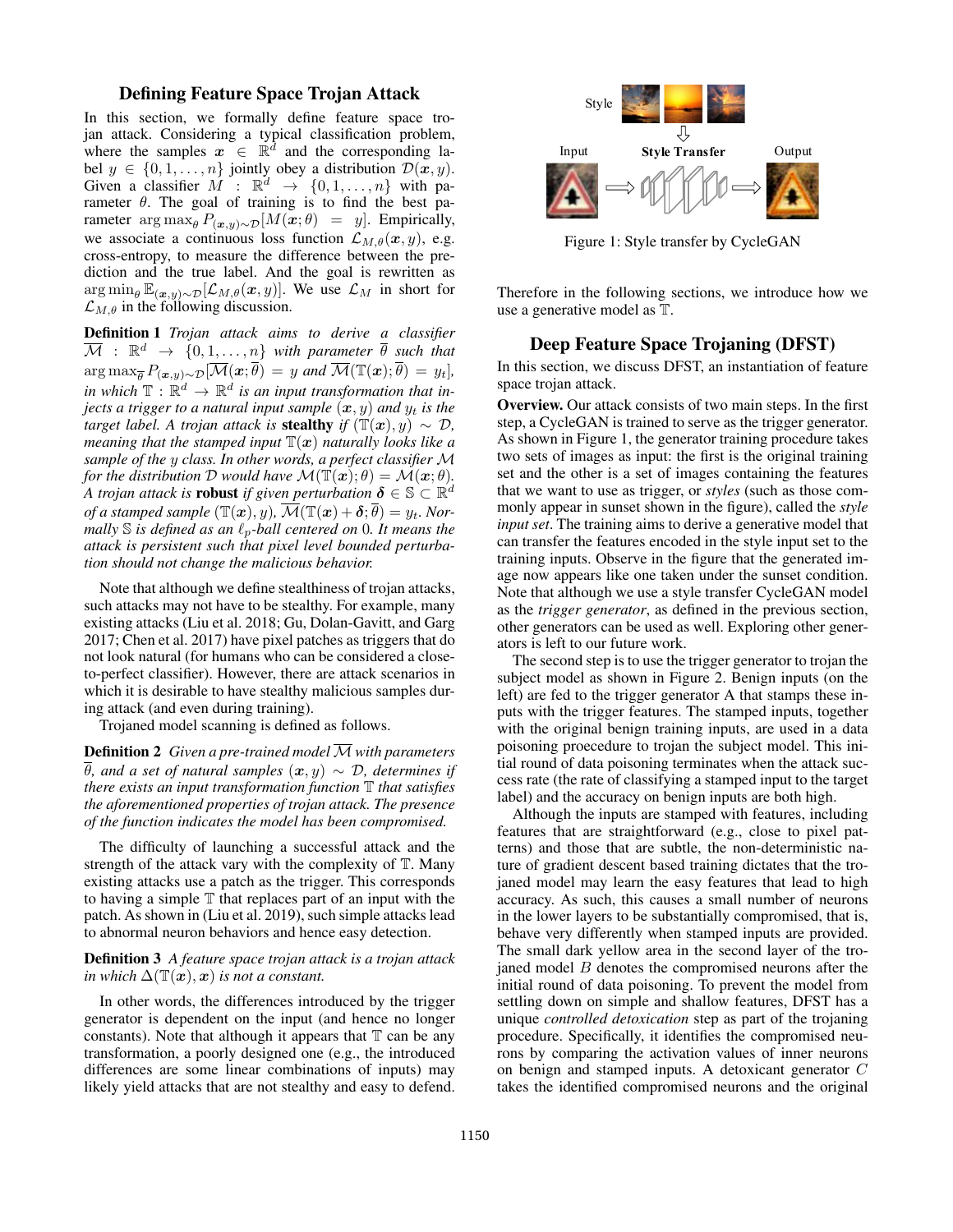



Figure 3: Triggers in detoxification rounds

Figure 2: Deep Feature Space Trojaning

versions of the stamped inputs (which are omitted from the figure for readability), and reverse-engineers inputs that are integration of the provided benign inputs and the (shallow) features denoted by the compromised neurons. We call them the *detoxicants*. We add these detoxincants to the training set and set their labels to the original correct data labels instead of the target label. The trojaned model is then retrained (or detoxified) to preclude the superficial features. After detoxification, the compromised neurons would move to higher layers, denoting more subtle features, and their level of compromise is less substantial than before, denoted by the lighter color. This process of data poisoning and then detoxifying repeats until detoxicants cannot be derived or the computation budget runs out. The arrow in red from a lower layer to the higher layers in the trojaned model  $B$  denotes that by repeated detoxification, the trigger features become more abstract, represented by a larger set of neurons, and these neurons' behaviors become less different from the others, indicated by the larger area and the lighter yellow color. Note this makes detoxicant generation more difficult as well.

## Trigger Generator by CycleGAN

Zhu et al. (Zhu et al. 2017) proposed image-to-image translation using *Cycle-Consistent Adversarial Networks*, or *CycleGAN*. In this paper, we utilize CycleGAN to train our trigger generator. The trained generator is hence the attacker's secret. Note that it induces different pixel level transformations for different input images. Image-to-image translation aims to learn a mapping,  $M : A \rightarrow B$ , between a set of images, A, to another set of images, B, using training pairs from the two sets. However, training pairs are usually unavailable. CycleGAN was designed to achieve unpaired image-to-image translation. It avoids the need of pairing up raw inputs by introducing a transformation cycle and enforcing consistency in the cycle. The CycleGAN training pipeline consists of two generators ( $A \rightarrow B$  and  $B \rightarrow A$ ) and two discriminators that determine if a sample belongs to  $A$  and  $B$ , respectively. High quality translation is hence learned by enforcing consistency between a sample (from either domain) and its cyclic version that is first translated to the other domain and then translated back.

Trigger Generator Construction. In our context, the data domain A is the input domain of the subject model while

the domain  $B$  is the style domain orthogonal to  $A$ . In this paper, we use a public weather dataset (specifically, sunrise weather) from kaggle (Gupta 2020) We use a residual block based auto-encoder for the two generators and a simple CNN with 5 convolutional layers and a sigmoid activation function for the two discriminators. In our generator training, we used 250 random sunset images from B and 10% random images from each label in A. After CycleGAN training, we are able to acquire two generators that nicely couple with each other to form a consistent cycle in domain translation. We use the generator from  $A$  to  $B$  as the trigger generator. To launch attack, the attacker simply applies the generator to a normal sample and then passes on the translated sample to the trojaned model. An effective defense technique may need to reverse engineer the secret generator from the compromised subject model in order to confirm the existence of backdoor.

#### Effective Trojaning by Controlled Detoxification

Limitations of Simple Data Poisoning. Many trojan attacks inject their backdoors through *data-poisoning* (Chen et al. 2017; Gu, Dolan-Gavitt, and Garg 2017; Liu et al. 2020; Yao et al. 2019), which adds samples stamped with the trigger (e.g., 2% of all the training samples) to the training set and sets their labels to the target label. We call these samples the *malicious samples*. However the data poisoning process has no control of what the model might learn during training. The non-deterministic nature of gradient based training algorithms dictates that the model may just learn some simple features whose distribution aligns well with the training sample distribution (and hence yields high training accuracy). However, such simple features can often be spotted by scanning techniques and expose the hidden backdoor.

Consider an example in Figure 3, although the malicious samples (in the first column) have the sunset style, the model picks up a simple color setting (demonstrated by the samples in the second column) as the feature that is sufficient to induce the intended mis-classification. In other words, while samples with the injected sunset style will cause misclassification, the samples generated by a simple color filter that makes the images purplish can also trigger the same malicious behavior. The root cause is that the malicious samples have the purplish color scheme as part of its (many)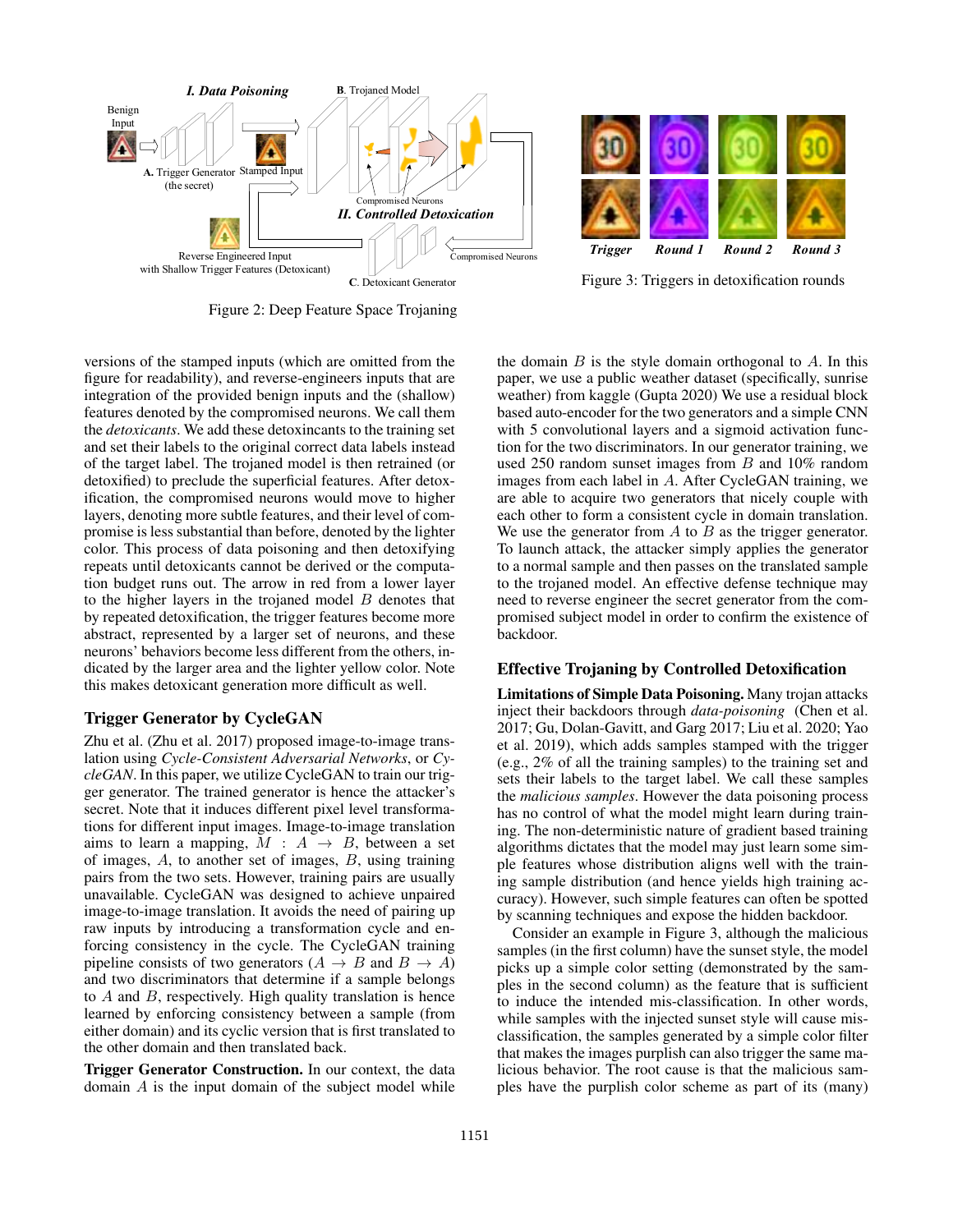

Figure 4: Overview of detoxification

features. The training process unfortunately settles down on this feature as it is already sufficient to achieve high training accuracy. The simple feature makes the backdoor easily detectable. In fact, ABS (Liu et al. 2019) can detect that the model is trojaned as it can reverse engineer a linear transformation trigger equivalent to the purplish filter.

Detoxification Overview. The detoxicant generation pipeline is shown in Figure 4. Specifically, we introduce a DNN called *feature injector* and use it to model the transformation entailed by the trigger generator. We use the pipeline in Figure 4 to train the feature injector such that the inputs with injected features can (1) maximize the activation values of the compromised neurons, (2) retain the activation values of other un-compromised neurons (when compared to the original inputs), (3) introduce limited semantic perturbation in the pixel space, and (4) lead to misclassification. Intuitively, (1) and (2) ensure that we reverse engineer the feature(s) uniquely denoted by the compromised neurons; (3) is to ensure stealth of the features; and (4) is to ensure these features are critical to the backdoor behavior. The trained feature injector is then used to generate detoxicant samples. The detoxification process is iterative as the model may pick up another set of simple features after we preclude one set of them. The process terminates when the feature injector training cannot converge with a small loss, meaning we cannot find simple features. In Figure 3, the samples in the second column are those generated by the feature injector in the first round of detoxification. Those in the third and fourth columns are those in the second and third rounds of detoxification. Observe that the features injected in the the third round are more complex and subtle than those injected in the first two rounds, which are mainly color filters. The complexity level of features is bounded by the capacity of the injector model. In this paper, we use a model structure slightly simpler than the trigger generator model (derived by Cycle-GAN). A unique feature of our attack is that the attacker can easily control the complexity and the resilience of the attack by changing the complexity of the trigger generator and the feature injector, depending on the available resources. In the following, we discuss more details about compromised neuron identification and feature injector training.

#### Identifying Compromised Neurons

Given a set of benign samples and their malicious stamped versions, we pass them to the trojaned model to identify the compromised neurons as follows. A neuron is compromised

| <b>Algorithm 1</b> Compromised Neuron Identification |                                                                                                            |  |  |  |  |  |
|------------------------------------------------------|------------------------------------------------------------------------------------------------------------|--|--|--|--|--|
|                                                      | 1: <b>function</b> IDENTIFY_NEURON( <i>i</i> , $i_p$ , $M$ , $\lambda$ , $\gamma$ )                        |  |  |  |  |  |
| 2:                                                   | $compromised\_neurons =$                                                                                   |  |  |  |  |  |
| 3:                                                   | <b>for</b> l in <i>M.layers</i> <b>do</b>                                                                  |  |  |  |  |  |
| 4:                                                   | $layer\_v = M(i)[l][:l.newrons]$                                                                           |  |  |  |  |  |
| 5:                                                   | $max_v = max\_value(layer_v)$                                                                              |  |  |  |  |  |
| 6:                                                   | for $n$ in Lneurons do                                                                                     |  |  |  |  |  |
| 7:                                                   | $troj_{\mathcal{N}} = M(i_p)[l][n]$                                                                        |  |  |  |  |  |
| 8:                                                   | $benign_v = M(i)[l][n]$                                                                                    |  |  |  |  |  |
| 9:                                                   | $\delta = t r o j \nu - b en i q n \nu$                                                                    |  |  |  |  |  |
| 10:                                                  | if $\delta > \lambda \cdot max_{\alpha} \& \& \delta > \gamma \cdot \text{benign}_{\alpha} \& \text{then}$ |  |  |  |  |  |
| 11:                                                  | $compromised\_neurons.append(n)$                                                                           |  |  |  |  |  |
| 12:                                                  | end if                                                                                                     |  |  |  |  |  |
| 13:                                                  | end for                                                                                                    |  |  |  |  |  |
| 14:                                                  | end for                                                                                                    |  |  |  |  |  |
| 15:                                                  | <b>return</b> compromised_neurons                                                                          |  |  |  |  |  |
|                                                      | 16: end function                                                                                           |  |  |  |  |  |

*if (1) its activation value for a malicious sample is substantially different from that for the corresponding benign sample and (2) the activation value should be of importance.* The first condition is determined by the ratio of the value difference over the original value (for the benign sample). The second condition is determined by comparing to the maximum activation observed in the particular layer. Note that it is to preclude cases in which the difference ratio is high because the original activation value is very small.

Algorithm 1 describes the procedure. M denotes the (trojaned) model;  $i$  denotes a subset of original samples while  $i$ -*p* denotes their malicious versions;  $\lambda$  and  $\gamma$  denote two hyper-parameters. Lines 3-5 compute the maximum activation value  $max_v$  in a layer. Lines 6-11 first compute the activation value elevation of a neuron n, represented by  $\delta$ , and then determine if  $n$  is compromised by the conditions at line 10, that is, checking if  $\delta$  denotes a reasonable fraction of  $max_v$  and hence important and if  $\delta$  denotes substantial change over the original value. The algorithm is for a fully connected layer. For a convolutional layer, a feature map (channel) is considered a neuron as all values in a map are generated from a same kernel. As such, lines 7 and 8 compute the sum of all the values in a feature map.

#### Training Feature Injector

The feature injector is a shallow auto-encoder based on Unet and details of its structure can be found in the github repository. Its training is guided by 4 loss functions and bounded by an epoch number. Algorithm 2 presents the process.  $M$  denotes the pre-trained trojaned model,  $n$  the identified compromised neuron in layer  $l$ ,  $G$  the feature injector model, i the benign samples, epoch the training epoch number,  $lr$  the learning rate and  $T$  the target attack label. Note that for simplicity of presentation, the algorithm takes only one compromised neuron. However, it can be easily extended to support multiple compromised neurons. The training loop is in lines 4-15. At line 5,  $i'$  denotes the sample with the feature(s) injected. Lines 6-10 denote the four loss functions. The first one (line 6) is the activation value of the compromised neuron (on the feature injected input) and our goal is to maximize it, which explains the negative weight of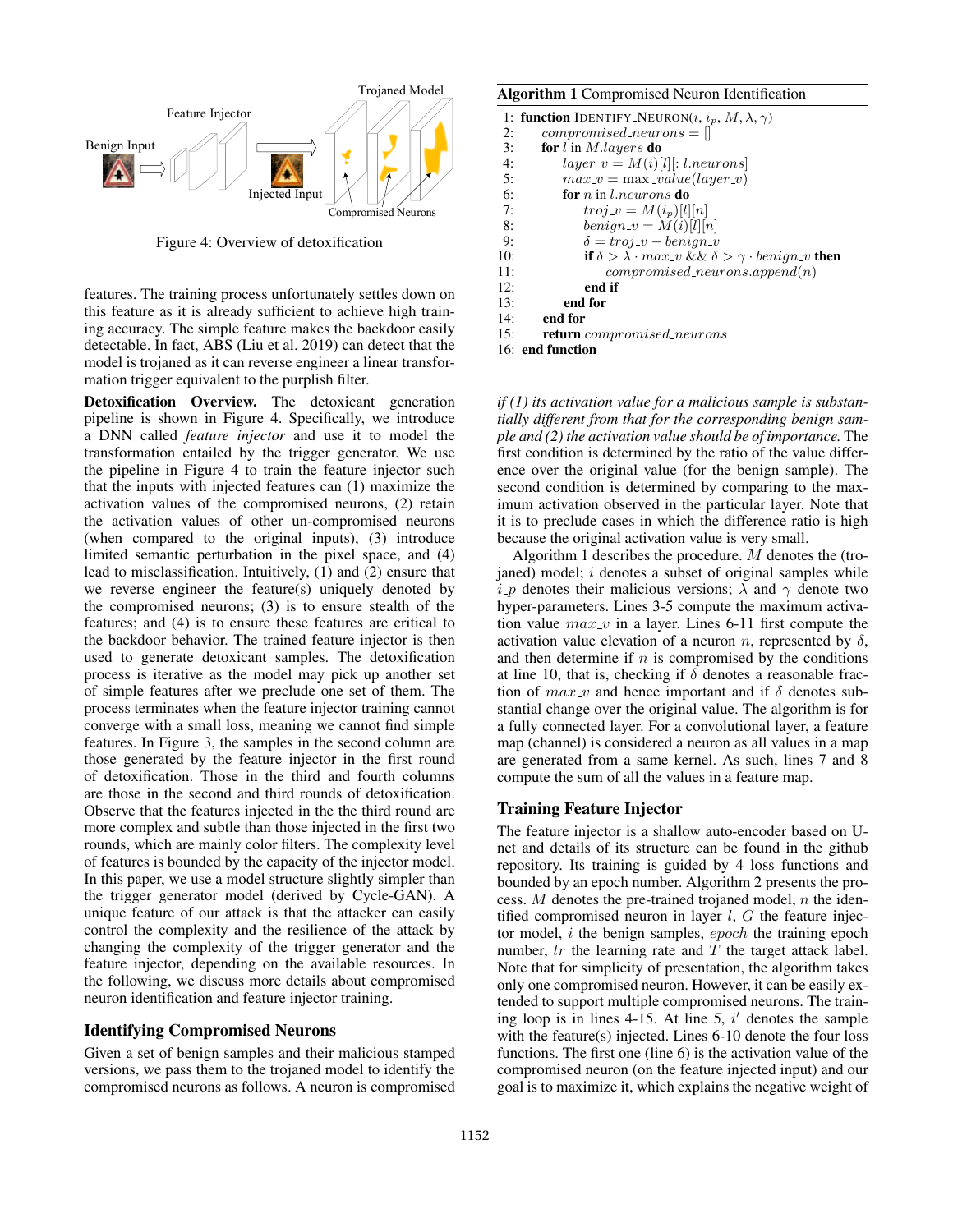#### Algorithm 2 Training Feature Injector

|     | 1: function            | TRAIN_FEATURE_INJECTOR $(M, l, n, G, i,$                                |
|-----|------------------------|-------------------------------------------------------------------------|
|     | epoch, lr, T)          |                                                                         |
| 2:  | initialize(G. weights) |                                                                         |
| 3:  | $t=0$                  |                                                                         |
| 4:  | while $t < epoch$ do   |                                                                         |
| 5:  | $i' = G(i)$            |                                                                         |
| 6:  | $f_1 = M(i')[l][n]$    |                                                                         |
| 7:  |                        | $f_2 = M(i')[l][: n] + M(i')[l][n+1:]$                                  |
| 8:  |                        | $-M(i)[l][:n] - M(i)[l][n+1:]$                                          |
| 9:  | $f_3 = SSIM(i, i')$    |                                                                         |
| 10: |                        | $f_4 = -\log(M(i') T)$                                                  |
| 11: |                        | $cost = -w_1 \cdot f_1 + w_2 \cdot f_2 - w_3 \cdot f_3 + w_4 \cdot f_4$ |
| 12: |                        | $\Delta G. weights = \frac{\partial cost}{\partial G. weights}$         |
| 13: |                        | $G.weights = G.weights - lr \cdot \Delta G.weights$                     |
| 14: | $i=i+1$                |                                                                         |
| 15: | end while              |                                                                         |
| 16: | return $G$             |                                                                         |
|     | 17: end function       |                                                                         |

 $f_1$  at line 11. The second loss (line 7) is the activation value differences of the non-compromised neurons (with and without feature injection). We want to minimize it and hence its weight is positive at line 11. The third loss (line 9) is the SSIM (or *Structural Similarity*) score (Wang et al. 2004) which measures the perceptional similarity between two images. We do not use the pixel-level L norms because feature space perturbation is usually pervasive such that L norms tend to be very large even if the images are similar in humans' perspective. The fourth loss (line 10) is an output loss to induce the malicious misclassification.

#### Evaluation

We answer the following research questions:

- (RQ1) Is DFST an effective attack?
- (RQ2) Is DFST stealthy?
- (RQ3) Is detoxification effective?
- (RQ4) Can DFST evade existing scanning techniques?
- (RQ5) Is DFST robust?

#### Experiment Setup

Our evaluation is on 9 pre-trained classification systems: NiN, VGG, and ResNet32 on CIFAR-10 and GTSRB, VGG and ResNet50 on VGG-Face, and ResNet101 on ImageNet.

#### (RQ1) Is DFST an Effective Attack?

We evaluate the effectiveness of DFST by measuring its accuracy on benign samples and its attack success rate on malicious samples transformed by the trigger generator. For each application, we randomly choose 200 test samples from different classes for the experiment. Table 1 presents the results after data poisoning. Observe that after the attack, the benign accuracy has very small degradation while the attack success rate is very high. Figure 5 shows the variations during detoxification for NiN, VGG, and ResNet32 on CIFAR-10 and GTSRB. Observe that the accuracy and attack success

| <b>Dataset</b> | Model                | <b>Before</b> | After  |                  |
|----------------|----------------------|---------------|--------|------------------|
|                |                      |               | Benign | <b>Malicious</b> |
|                | <b>NiN</b>           | 0.914         | 0.916  | 0.978            |
| $CIFAR-10$     | VGG                  | 0.925         | 0.930  | 0.980            |
|                | ResNet <sub>32</sub> | 0.918         | 0.922  | 0.985            |
|                | <b>NiN</b>           | 0.963         | 0.967  | 0.997            |
| <b>GTSRB</b>   | VGG                  | 0.973         | 0.966  | 0.989            |
|                | ResNet32             | 0.967         | 0.969  | 0.999            |
| VGG-Face       | VGG                  | 0.831         | 0.807  | 0.852            |
|                | ResNet <sub>50</sub> | 0.819         | 0.794  | 0.920            |
| ImageNet       | ResNet101            | 0.912         | 0.904  | 0.990            |

Table 1: Test accuracy before and after data poisoning

| Dataset      | Model                | <b>DFST</b> | Instagram | Reflection |
|--------------|----------------------|-------------|-----------|------------|
|              | <b>NiN</b>           | 0.55        | 0.35      | 0.41       |
| CIFAR-10     | VGG                  | 0.61        | 0.31      | 0.51       |
|              | ResNet <sub>32</sub> | 0.58        | 0.30      | 0.45       |
|              | N <sub>i</sub> N     | 0.58        | 0.16      | 0.44       |
| <b>GTSRB</b> | VGG                  | 0.88        | 0.35      | 0.47       |
|              | ResNet <sub>32</sub> | 0.79        | 0.42      | 0.43       |
| VGG-Face     | VGG                  | 0.81        | 0.56      | 0.55       |
|              | ResNet50             | 0.74        | 0.64      | 0.57       |
| ImageNet     | ResNet101            | 0.65        | 0.68      | 0.67       |

Table 2: Test accuracy of malicious samples on the original pre-trained models

rate have only small fluctuations and both remain high. Our experiments are conducted on GeForce RTX 2080 Ti. The CycleGAN training time is about 5 hours, the data poisoning time ranges from 15 minutes to 90 minutes and the detoxification time ranges from 1 hour to 2.5 hours. Details are elided. Note that these are one-time cost.

#### (RQ2) Is DFST Stealthy?

Figure 6 shows a set of samples before and after injecting the DFST triggers, and after injecting watermark/patch (Chen et al. 2017; Liu et al. 2018), Instagram filter (Liu et al. 2019), and refelction (Liu et al. 2020). We argue that DFST triggers look more natural than those by existing attacks. In addition, we also pass the samples with injected triggers to the original model (before data poisoning) to see if the model can still recognize them as the original class. We use the same test sets in the previous experiment. Table 2 presents the results. Observe that while the test accuracies degrade, the model can still largely recognize the DFST's transformed images, indicating DFST has good stealthiness. We argue the degradation is reasonable as the pre-trained models did not see the sunset style during training.

## (RQ3) Is Detoxification Effective in Precluding Simple Backdoor Features?

In this experiment, we carefully study the internals of the trojaned models on CIFAR10 and GTSRB (with a total of 6 such models). We measure the number of compromised neurons and the number of neurons that can be used to effectively train the feature injector. To simplify the setup, we train the feature injector using the compromised neurons one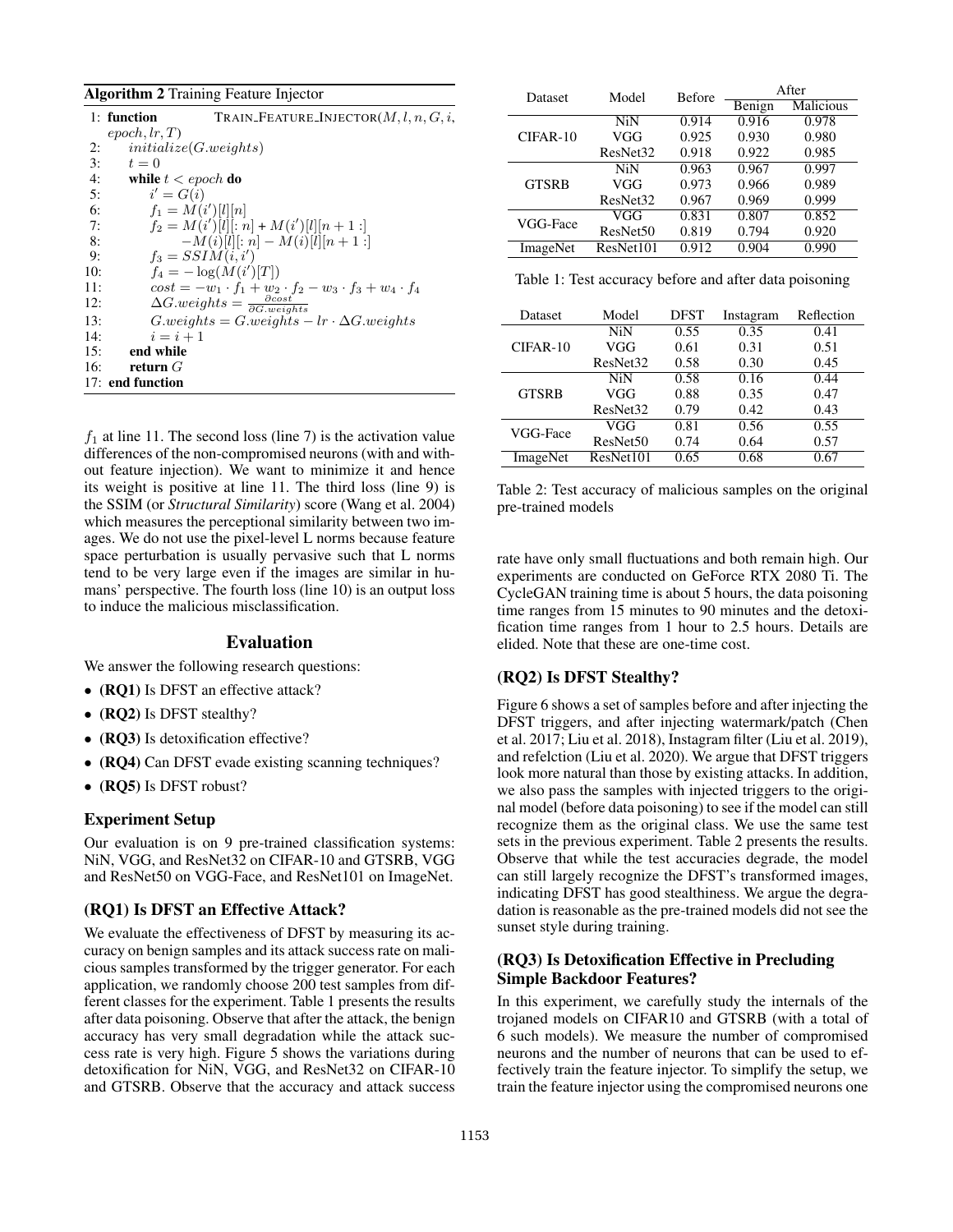

Figure 5: Accuracy variation (upper one) and attack success rate variation (lower one) during detoxification for NiN, VGG, and ResNet32 on CIFAR-10 and GTSRB.



Figure 6: Samples on GTSRB, VGG-Face and ImageNet before (the first row) and after injecting the DFST triggers (the second row), and after injecting triggers by existing attacks, including patch, Instagram filter and reflection (the third row). We use their default settings for existing attacks.



Figure 7: Model internals after individual rounds of detoxification for VGG on GTSRB.

by one and measure the attack success rate of using the samples with injected features. Note that a high attack success rate means that we are able to reverse engineer important features (that can trigger the backdoor behaviors) from the compromised neuron. Figure 7 shows the results for VGG on GTSRB. Each sub-figure shows the results for one round of detoxification. Inside each sub-figure, two bars are presented for each hidden layer. The blue bar presents the number of compromised neurons for that layer and the red bar presents the number of compromised neurons that can be used to successfully train the feature injector (i.e., yielding a comparable attack success rate with the real triggers). Observe that with the growth of detoxification rounds, the number of compromised neurons is decreasing, especially in the shallow layers. The number of compromised neurons that can be used to derive features is decreasing too, in a faster pace. It indicates although there are still compromised neurons, they tend to couple with other neurons to denote more complex/abstract features such that optimizing individual neurons fails to invert the corresponding features. The graphs for other models are similar and hence elided. To summarize, detoxification does suppress the simple features.

#### (RQ4) Can DFST Evade Scanning Techniques

We evaluate our attack against three state-of-art backdoor scanners, ABS (Liu et al. 2019), Neural Cleanse (NC) (Wang et al. 2019), and ULP (Kolouri et al. 2020). Our results show that none of them is effective to detect models attacked by DFST. Details can be found in the repository<sup>2</sup>.

#### (RQ5) Is DFST Robust?

To study robustness, we conduct three experiments. The first is to study if the injected backdoors can survive two popular adversarial training methods FGSM (Goodfellow, Shlens, and Szegedy 2014) and PGD (Madry et al. 2017). In the second experiment, we use *randomized smoothing* (Cohen, Rosenfeld, and Kolter 2019) to study the certified (radius) bound and accuracy of a trojaned model on both the benign and the malicious samples. In the third one, we perform several spacial and chromatic transformations (Li et al. 2020) to test the degradation of attack success rate (ASR) and check DFST's robustness against pre-processing defending. The results show that DFST is robust. Details can be found in the repository<sup>2</sup>.

# Conclusion

We introduce a new backdoor attack to deep learning models. Different from many existing attacks, the attack is in the feature space. It leverages a process called controlled detoxification to ensure that the injected backdoor is dependent on deep features instead of shallow ones. Our experiments show that the attack is effective, relatively more stealthy than many existing attacks, robust, and resilient to existing scanning techniques.

<sup>2</sup> https://github.com/Megum1/DFST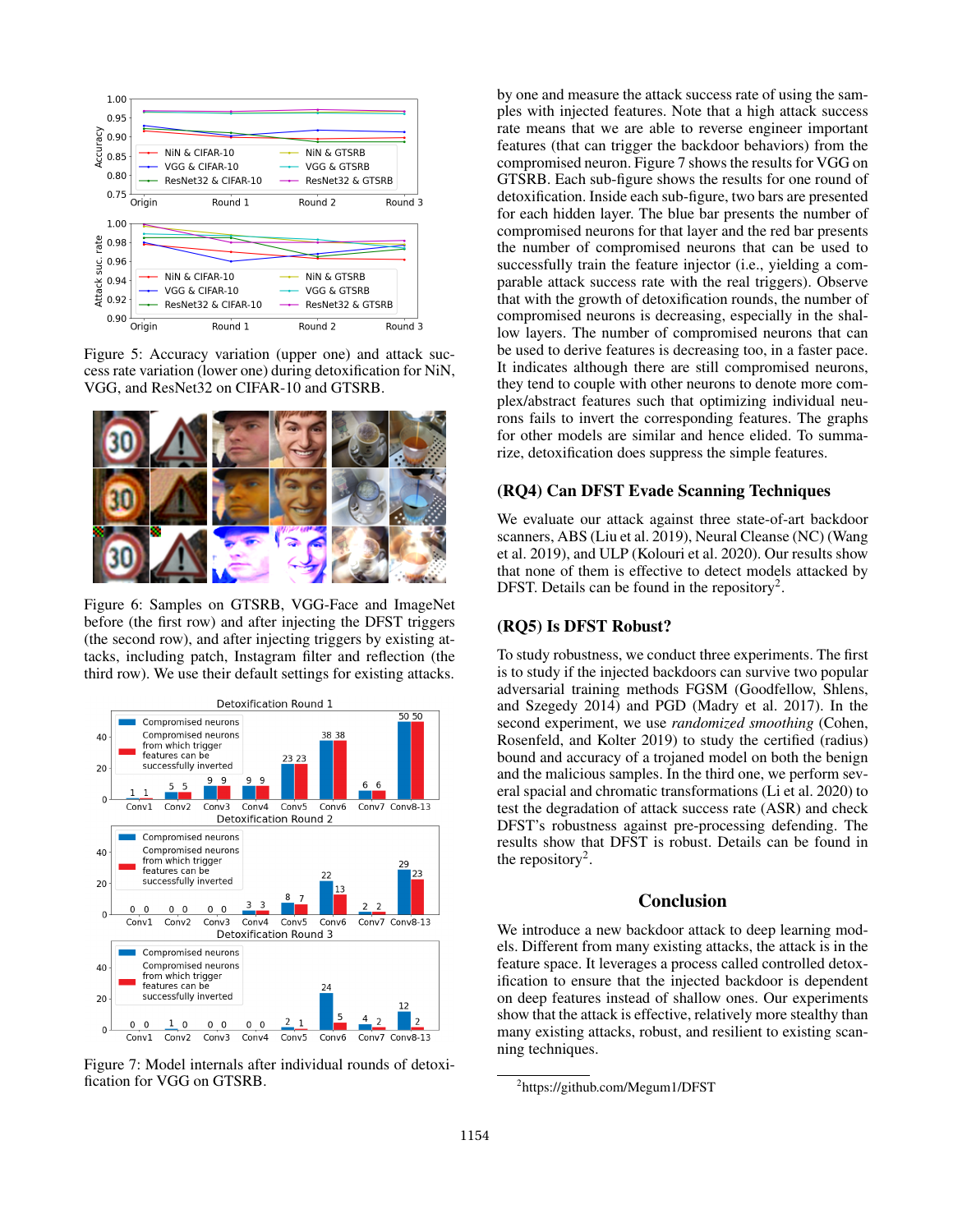# Acknowledgments

This research was supported, in part by NSF 1901242 and 1910300, ONR N000141712045, N000141410468 and N000141712947, and IARPA TrojAI W911NF-19-S-0012. Any opinions, findings, and conclusions in this paper are those of the authors only and do not necessarily reflect the views of our sponsors.

## References

Chen, B.; Carvalho, W.; Baracaldo, N.; Ludwig, H.; Edwards, B.; Lee, T.; Molloy, I.; and Srivastava, B. 2018. Detecting backdoor attacks on deep neural networks by activation clustering. *arXiv preprint arXiv:1811.03728* .

Chen, H.; Fu, C.; Zhao, J.; and Koushanfar, F. 2019. DeepInspect: A Black-box Trojan Detection and Mitigation Framework for Deep Neural Networks. In *IJCAI*, 4658–4664.

Chen, X.; Liu, C.; Li, B.; Lu, K.; and Song, D. 2017. Targeted backdoor attacks on deep learning systems using data poisoning. *arXiv preprint arXiv:1712.05526* .

Cohen, J. M.; Rosenfeld, E.; and Kolter, J. Z. 2019. Certified adversarial robustness via randomized smoothing. *arXiv preprint arXiv:1902.02918* .

Doan, B. G.; Abbasnejad, E.; and Ranasinghe, D. C. 2019. Februus: Input purification defense against trojan attacks on deep neural network systems. *arXiv preprint arXiv: 1908.03369* .

Gao, Y.; Xu, C.; Wang, D.; Chen, S.; Ranasinghe, D. C.; and Nepal, S. 2019. STRIP: A Defence Against Trojan Attacks on Deep Neural Networks. *arXiv preprint arXiv:1902.06531*

.

Goodfellow, I. J.; Shlens, J.; and Szegedy, C. 2014. Explaining and harnessing adversarial examples. *arXiv preprint arXiv:1412.6572* .

Gu, T.; Dolan-Gavitt, B.; and Garg, S. 2017. Badnets: Identifying vulnerabilities in the machine learning model supply chain. *arXiv preprint arXiv:1708.06733* .

Guo, C.; Wu, R.; and Weinberger, K. Q. 2020. TrojanNet: Embedding Hidden Trojan Horse Models in Neural Networks. *arXiv preprint arXiv:2002.10078* .

Guo, W.; Wang, L.; Xing, X.; Du, M.; and Song, D. 2019. Tabor: A highly accurate approach to inspecting and restoring trojan backdoors in ai systems. *arXiv preprint arXiv:1908.01763* .

Gupta, R. 2020. Weather-Dataset on Kaggle (Contains 4 classes such as cloudy, rain, shine and sunrise.). https://www.kaggle.com/rahul29g/weatherdataset/ notebooks?sortBy=hotness&group=everyone&pageSize= 20&datasetId=737827. (Accessed on 09/08/2020).

Kolouri, S.; Saha, A.; Pirsiavash, H.; and Hoffmann, H. 2020. Universal Litmus Patterns: Revealing Backdoor Attacks in CNNs. In *Proceedings of the IEEE/CVF Conference on Computer Vision and Pattern Recognition*, 301–310.

Li, Y.; Zhai, T.; Wu, B.; Jiang, Y.; Li, Z.; and Xia, S. 2020. Rethinking the Trigger of Backdoor Attack. *arXiv preprint arXiv:2004.04692* .

Liao, C.; Zhong, H.; Squicciarini, A.; Zhu, S.; and Miller, D. 2018. Backdoor embedding in convolutional neural network models via invisible perturbation. *arXiv preprint arXiv:1808.10307* .

Liu, K.; Dolan-Gavitt, B.; and Garg, S. 2018. Fine-pruning: Defending against backdooring attacks on deep neural networks. In *International Symposium on Research in Attacks, Intrusions, and Defenses*, 273–294. Springer.

Liu, Y.; Lee, W.-C.; Tao, G.; Ma, S.; Aafer, Y.; and Zhang, X. 2019. ABS: Scanning Neural Networks for Back-doors by Artificial Brain Stimulation. In *2019 ACM SIGSAC Conference on Computer and Communications Security (CCS '19)*.

Liu, Y.; Ma, S.; Aafer, Y.; Lee, W.-C.; Zhai, J.; Wang, W.; and Zhang, X. 2018. Trojaning attack on neural networks. In *NDSS*.

Liu, Y.; Ma, X.; Bailey, J.; and Lu, F. 2020. Reflection backdoor: A natural backdoor attack on deep neural networks. *arXiv preprint arXiv:2007.02343* .

Liu, Y.; Xie, Y.; and Srivastava, A. 2017. Neural trojans. In *2017 IEEE International Conference on Computer Design (ICCD)*, 45–48. IEEE.

Madry, A.; Makelov, A.; Schmidt, L.; Tsipras, D.; and Vladu, A. 2017. Towards deep learning models resistant to adversarial attacks. *arXiv preprint arXiv:1706.06083* .

Qiao, X.; Yang, Y.; and Li, H. 2019. Defending neural backdoors via generative distribution modeling. In *Advances in Neural Information Processing Systems*, 14004–14013.

Rakin, A. S.; He, Z.; and Fan, D. 2020. TBT: Targeted Neural Network Attack with Bit Trojan. In *Proceedings of the IEEE/CVF Conference on Computer Vision and Pattern Recognition*, 13198–13207.

Rezaei, S.; and Liu, X. 2019. A target-agnostic attack on deep models: Exploiting security vulnerabilities of transfer learning. *arXiv preprint arXiv:1904.04334* .

Saha, A.; Subramanya, A.; and Pirsiavash, H. 2019. Hidden trigger backdoor attacks. *arXiv preprint arXiv:1910.00033* .

Salem, A.; Wen, R.; Backes, M.; Ma, S.; and Zhang, Y. 2020. Dynamic Backdoor Attacks Against Machine Learning Models. *arXiv preprint arXiv:2003.03675* .

Shafahi, A.; Huang, W. R.; Najibi, M.; Suciu, O.; Studer, C.; Dumitras, T.; and Goldstein, T. 2018. Poison frogs! targeted clean-label poisoning attacks on neural networks. In *Advances in Neural Information Processing Systems*, 6103– 6113.

Steinhardt, J.; Koh, P. W. W.; and Liang, P. S. 2017. Certified defenses for data poisoning attacks. In *Advances in neural information processing systems*, 3517–3529.

Tang, R.; Du, M.; Liu, N.; Yang, F.; and Hu, X. 2020. An embarrassingly simple approach for trojan attack in deep neural networks. In *Proceedings of the 26th ACM SIGKDD International Conference on Knowledge Discovery & Data Mining*, 218–228.